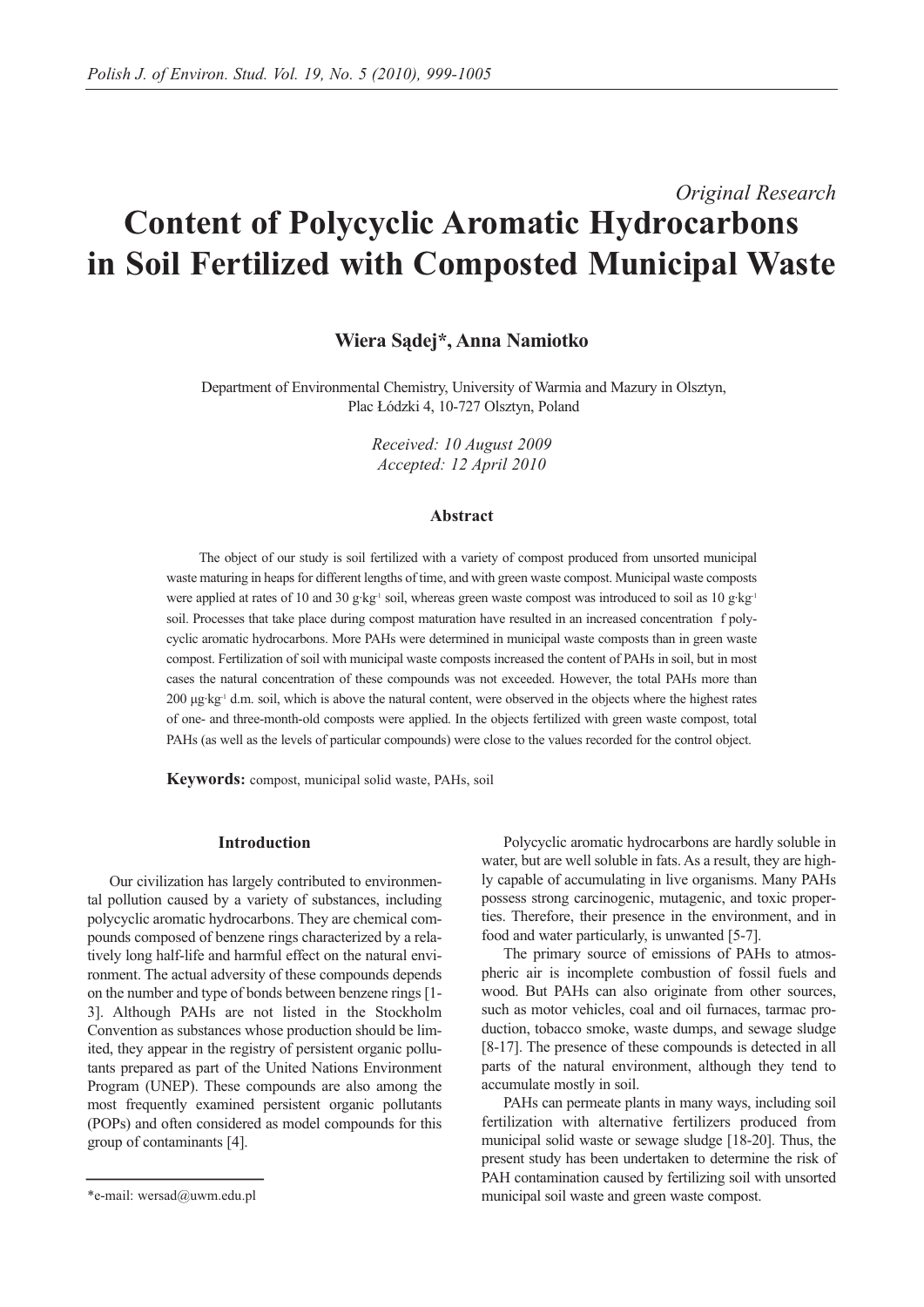#### **Experimental Procedures**

Soil fertilized with compost produced from unsorted municipal waste using the MUT-DANO technology and green waste compost produced under natural conditions was examined.

The municipal solid waste for composting originated from an area where the share of biodegradable waste (kitchen waste, paper) in the morphological composition of waste is over 50%. The material for production of urban green waste compost was comprised of leaves, grass, and shredded branches from landscape work in the town of Suwałki.

Composting municipal waste with the aid of the MUT-DANO technology is carried out in a mixed system that consists of homogenization and preliminary initiation of the composting process carried out for 24-48 hours in a biostabilizer, followed by static composting on a composting field. The waste that enters the biostabilizer is previously purified mechanically by some fractions, e.g. large-size waste, paper, scrap iron, or plastic waste. The waste fills up 2/3 of the biostabilizer's capacity. In the chamber of the biostabilizer, waste homogenization takes place, after which the waste is heated up to 45ºC and subjected to hygenization and inoculation with microorganisms that carry out biological degradation of organic matter. The biostabilizer ends with a drum sieve, where the material selected for further composting undergoes two-stage sifting, after which is it transported to a conveyor separator where small, hard particles (gravel, pieces of glass, or ceramics) are removed. Further stages of compost production take place in a composting yard. Compost production usually goes on for 1.5 to 6 months.

A pot experiment was performed in a greenhouse belonging to the University of Warmia and Mazury in Olsztyn. Polyethylene Kick-Brauckman pots were filled with 10 kg of proper brown soil, of the grain size distribution of light loamy sand and the reaction  $pH_{\text{KCI}}=5.5$ , collected from humus horizon  $A<sub>p</sub>$ . The physicochemical properties of the soil are specified in our previous paper [21]. The soil moisture content in the pots was maintained at 60% of field water capacity. The soil was fertilized with municipal waste compost that had matured in heaps for 1, 3, and 6 months, or with green waste compost that had matured for 6 months. Municipal waste compost was introduced to soil at rates of 10 and 30 g·kg<sup>-1</sup> soil, whereas green waste compost was added at a dose of 10 g·kg<sup>-1</sup> soil.

Samples of the composts applied in the experiment were taken from three different piles that were left to mature for different periods of time. This procedure was adapted for organizational reasons as it was impossible to obtain compost samples identical in initial composition but different in maturity.

Prior to the experiment, the composts and soil were analyzed to determine the content of total nitrogen, organic carbon, and 16 polycyclic aromatic hydrocarbons listed by the US Environmental Protection Agency. The PAHs determined in the experimental material are: indeno(1,2,3-cd)pyrene, benzo(ghi)perylene, benzo(a)pyrene, benzo(b)fluoranthene, dibenzo(ah)anthracene, benzo(k) fluoranthene, benzo(a)anthracene, chrysene, fluoranthene, pyrene, acenaphthalene, acenaphthene, fluorene, phenanthrene, anthracene, and naphthalene. The same hydrocarbons were determined in soil after harvest in the first year following the application of the composts.

Concentrations of PAHs were determined using high performance liquid chromatography (HPLC) with UV detection in a ThermoSeparation Product-type liquid chromatographer. For this purpose, samples of the waste and soil weighing 20 g were extracted twice with dichloromethane  $(2x40 \text{ cm}^3)$  in an ultrasonic bath (Sonic 3, Polsonic) for 1x45 min and 1x30 min. The extract was centrifuged and evaporated to dryness. The residue was dissolved in a mixture of acetonitrile: water  $(1:1)$   $(3 \text{ cm}^3)$  and purified via extraction to solid phase (SPE, Solid Phase Extraction) using  $C_{18}$  columns (3 cm<sup>3</sup>, 500 mg) (JT Baker-Mallinckrodt). Each column was conditioned with one portion of methanol  $(1x3 \text{ cm}^3)$ , followed by two portions of a mixture of water: 2-propanol  $(9:1)$   $(2x3$  cm<sup>3</sup>). The resulting extract was supplied to the column. Once it was dried, the column was rinsed with one portion  $(1x3 \text{ cm}^3)$  of a mixture of methanol:water (1:1) in order to remove any additional impurities, after which it was dried again and the PAHs were washed off with one portion  $(1x3 \text{ cm}^3)$  of acetonitrile. At all the stages of purification, the flow of the solvents was set at approximately  $1 \text{ cm}^3 \text{ min}^{-1}$ .

Quantitative and qualitative determinations of particular PAHs were performed on a liquid chromatographer (ThermoSeparation Product) at a wavelength of 254 ηm. A mixture of acetonitrile:water (80:20) at 31ºC was taken as the movable phase. The flow of the movable phase was set at 1 cm3 min-1. For the separation of PAHs, a Sherisorb PAH column (Schambeck SFD GmBH) was used. All concentrations of polycylic aromatic hydrocarbons were expressed as the dry mass of a sample dried at 105ºC. Each sample was analyzed in three replicates and the ultimate result was an arithmetic mean of the three determinations.

The statistical computations were conducted using analysis of variance for one-factor experiments, and the least significant differences (LSD) were established at a level of significance  $\alpha$ =0.05.

#### **Results and Discussion**

Properties of composts changed during maturation. The content of organic carbon fell by over 12%, while the content of total nitrogen rose by nearly 50% (Table 1). As a result, the C:N ratio decreased from 19.20 to 11.16. The value of reaction measured in H<sub>2</sub>O ranged from 6.94 to 7.07, while that in 1 mol dm<sup>-3</sup> KCl was within 6.34 and 6.87. Composts which matured longer had a higher pH compared to fresher ones. The results produced by this experiment are close to those reported by other authors [22]. Green waste compost contained nearly half the amount of organic carbon and total nitrogen found in six-month compost produced from unsorted municipal solid waste, while the C:N ratios in both composts were similar (Table 1).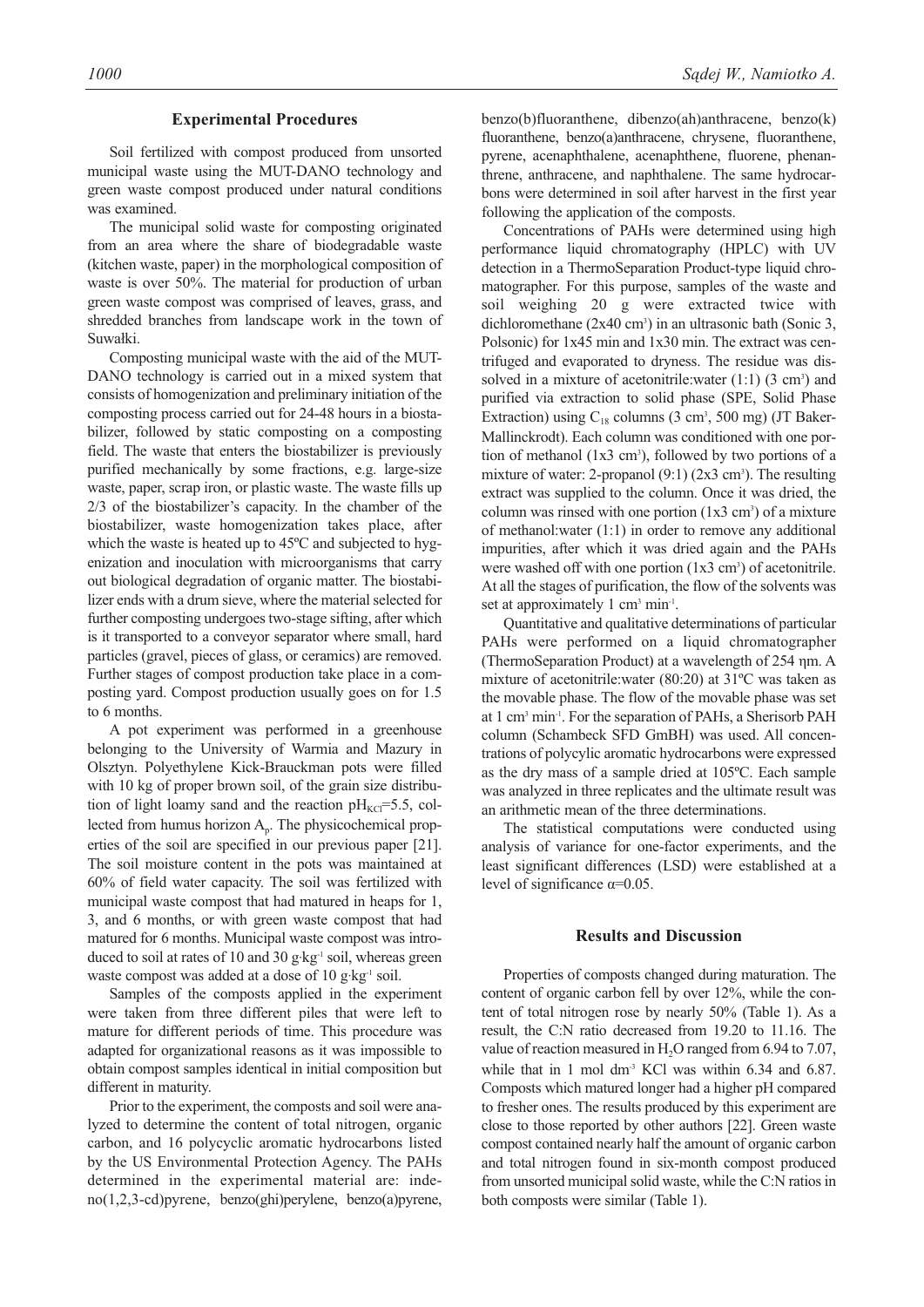| Parameter        |                           | Duration of municipal solid waste compost maturation in piles | Green waste compost |          |       |
|------------------|---------------------------|---------------------------------------------------------------|---------------------|----------|-------|
|                  |                           | l month                                                       | 3 months            | 6 months |       |
| Organic C $(\%)$ |                           | 12.10                                                         | 11.30               | 10.60    | 5.50  |
| Total N $(\%)$   |                           | 0.63                                                          | 0.87                |          | 0.46  |
| C: N             |                           | 19.20<br>12.98                                                |                     | 11.16    | 11.96 |
| $pH$ in          | l mol dm <sup>3</sup> KCl | 6.34                                                          | 6.87                | 6.75     | 6.70  |
|                  | $H_2O$                    | 6.94                                                          | 7.06                | 7.07     | 7.27  |

#### Table 1. Content of organic carbon, total nitrogen and pH of composts.

Table 2. Content of PAHs in composts ( $\mu$ g kg<sup>-1</sup> d.m.).

| PAHs                       |                 | Duration of municipal solid waste compost maturation in piles | Green waste | $\mathrm{LSD}_{p=0.05}$ |                          |
|----------------------------|-----------------|---------------------------------------------------------------|-------------|-------------------------|--------------------------|
|                            | 1 month         | 3 months                                                      | compost     |                         |                          |
| Indeno $(1,2,3-$ cd)pyrene | 108.7           | 135.0                                                         | 121.9       | 65.3                    | 15.7                     |
| Benzo(ghi)perylene         | 130.5           | 170.0                                                         | 172.3       | 92.4                    | 27.7                     |
| Benzo(a)pyrene             | 131.8           | 137.1                                                         | 154.0       | 103.9                   | 24.1                     |
| Benzo(b)fluoranthene       | 92.7            | 191.2<br>217.8                                                |             | 76.5                    | 26.1                     |
| Dibenzo(ah)anthracene      | $nd*$           | nd                                                            | nd          | nd                      | $\overline{a}$           |
| Benzo(k)fluoranthene       | nd              | nd                                                            | nd          | nd                      | $\qquad \qquad -$        |
| Benz(a)anthracene          | 58.5            | 85.5                                                          | 74.9        | 52.3                    | 13.1                     |
| Chrysene                   | 49.0            | 55.5                                                          | 62.1        | 28.7                    | 9.9                      |
| Fluoranthene               | 30.1            | 23.4                                                          | 34.1        | 7.1                     | 5.9                      |
| Pyrene                     | 103.5           | 97.1                                                          | 98.6        | 109.9                   | 19.4                     |
| Acenaphthalene             | 39.5            | 50.7                                                          | 61.8        | 16.8                    | 10.7                     |
| Acenaphthene               | 21.2            | 21.3                                                          | 33.7        | 32.4                    | 5.1                      |
| Fluorene                   | 96.5            | 101.5                                                         | 110.4       | 68.4                    | 16.8                     |
| Phenanthrene               | 102.9           | 112.7                                                         | 64.4        | 25.4                    | 17.5                     |
| Anthracene                 | 26.2            | 26.1                                                          | 21.4        | 6.3                     | 3.6                      |
| Naphthalene                | $\mathrm{nd}^*$ | nd                                                            | nd          | nd                      | $\overline{\phantom{a}}$ |
| $\Sigma$ PAHs              | 991.1           | 1,207.1                                                       | 1,227.4     | 685.4                   |                          |

nd\*– not detected

The composts tested in our experiment contained various amounts of PAHs. Compost maturation raised the sum of the 16 analyzed PAHs from 991.1 in the one-month compost to 1,227.4 μg kg-1 d.m. in the six-month compost. The green waste compost contained half the amount of these compounds compared to the solid waste compost maturing for the same length of time (Table 2). Similar results were reported by Lazzari et al. [23], who demonstrated that modifications in the concentrations of PAHs while composting municipal waste are strictly related to the maturation stage. During the biooxidation phase, PAH concentrations decline, only to rise in later stages of compost maturation.

Composts based on solid waste contained the highest amounts of benzo(b)fluoranthene, benzo(ghi)perylene, benzo(a)pyrene, and indeno(1,2,3-cd)pyrene. The highest levels of these PAHs were determined in the six-month compost. Much lower concentrations were found for chrysene as well as acenaphthalene and anthracene.

There are no established permissible threshold levels of PAHs for municipal waste composts, therefore the appropriate values are taken by comparison with the thresholds set up for sewage sludge. The indicator compound for total PAHs is benzo(a)pyrene [24]. In the analyzed composts, the value of this compound ranged within 131.8 and 154 μg kg-<sup>1</sup> d.m., thus being much smaller than the values cited as permissible for sewage sludges.

The three-month-long maturation period of municipal solid waste composts caused the highest increase in the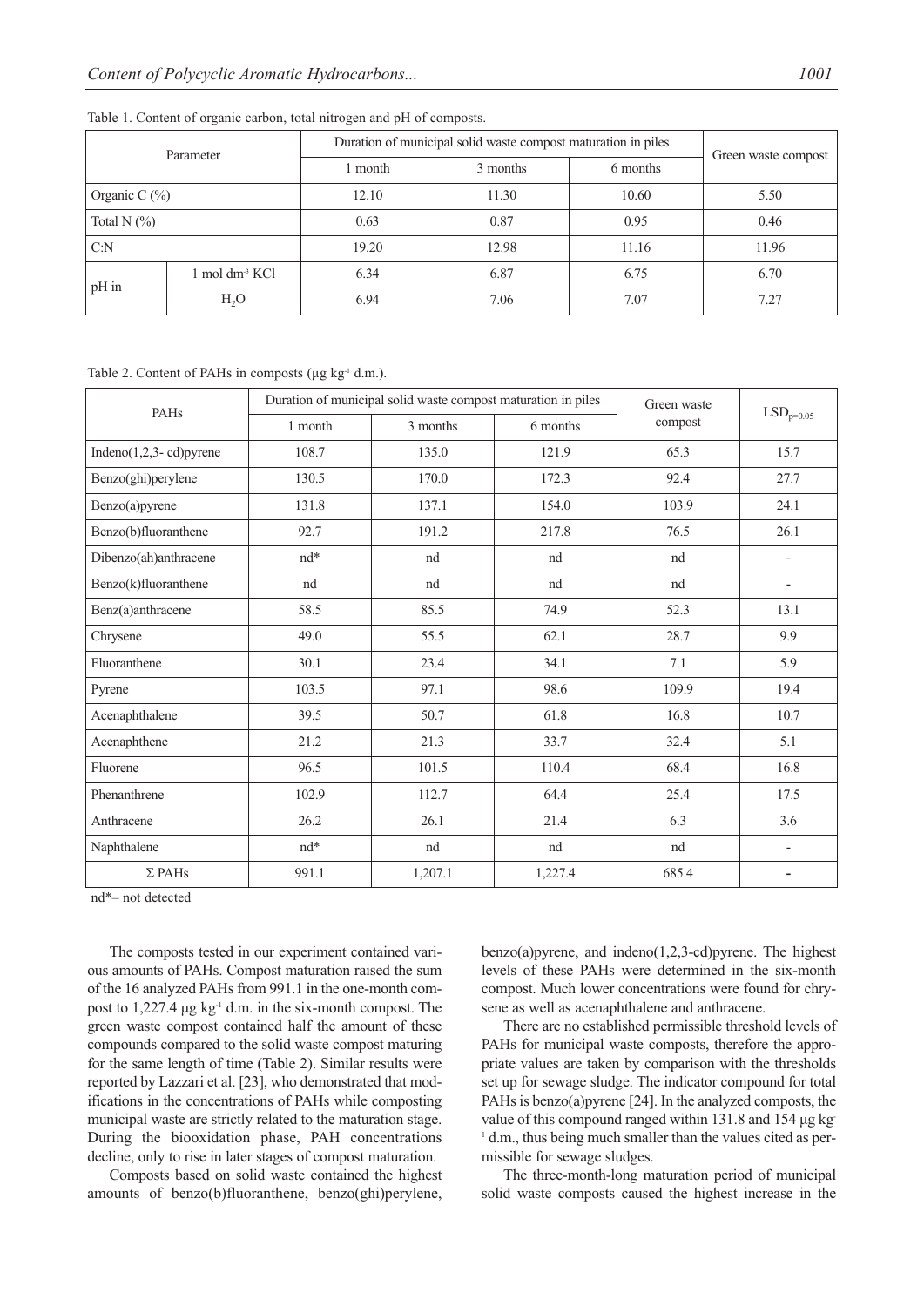| PAH <sub>s</sub>  |                      |                              |                    |          |  |  |  |  |  |  |
|-------------------|----------------------|------------------------------|--------------------|----------|--|--|--|--|--|--|
| $Benzo(a)$ pyrene | Benzo(b)fluoranthene | Indeno $(1,2,3$ - cd) pyrene | Benzo(a)anthracene | Chrysene |  |  |  |  |  |  |
| 0.16              | $0.76*$              | 0.14                         | 0.50               | 0.24     |  |  |  |  |  |  |

Table 3. Correlation coefficients between the duration of compost maturation and content of some PAHs in municipal solid waste composts.

 $*$  – correlation significant at  $p=0.05$ .

content of benzo(b)fluoranthene and benzo(ghi)perylene. Green waste compost contained the highest amounts of benzo(a)pyrene and benzo(ghi)perylene, but the lowest concentration of chrysene. The levels of the other PAHs were similar in both composts.

In either type of composts, no presence of dibenzo(ah)anthracene, benzo(k)fluoranthene, or naphthalene was detected. According to Brändli et al. [25], PAHs of a low rather than a high number of rings are mainly degraded during composting. High-ringed PAHs are accumulated, which may be stimulated by the reduction of composted mass (40-60%). In another study, it has been demonstrated that composting did not have any considerable influence on modifications of PAHs, and the concentration of compounds of high molecular weight remained stable [26].

The coefficients of the correlation between the duration of compost maturation and the content of some PAHs revealed that composting had a significant effect on the level of benzo(b)fluoranthene. The values of the other correlation coefficients were statistically non-siginificant (Table 3).

Déportes et al. [27] claim that the concentration of PAHs in municipal waste compost varies over a wide range, from 1 to 250 ppm, and for particular compounds the content range is from 0.0006 to 49.3 ppm. Such a broad range of concentrations of PAHs in municipal waste compost, conditioned by their origin, has been confirmed by the results cited by other authors [28-29]. Compost produced from waste derived from small towns contained twice as many PAHs as compost made of biowaste. A similar relationship has also been observed in this study.

Other researchers [25] have also demonstrated that, in general, compost made of household waste contained more PAHs, except for naphthalene, than composted green waste. The average content of the 16 analyzed PAHs in green waste composts was  $1,715 \mu$ g·kg<sup>-1</sup> d.m., as compared to 1,915 μg·kg-1 d.m. in compost made of household waste.

Prolonged composting of waste resulted in lower content of pyrene and anthracene (depressed by ca 5 and 22.4%, respectively, in six- versus one-month compost). Regarding the other polycyclic aromatic hydrocarbons (fluoranthene, acenaphthalene, acenaphthene and fluorene), there was an increase in their concentrations, which was positively correlated with the maturation time of composts. However, the increase in the content of PAHs in mature composts versus one-month compost was significant only in the case of acenophthalene and acenaphthene. Threemonth compost contained the highest amount of phenanthrene and prolonged maturation resulted in a significant decline in the concentration of this compound.

The results prove that even at the highest concentrations of PAHs, as determined in the oldest composts, their permissible level  $(3,000 \mu g \cdot kg^{-1} d.m.)$ , established by the Biowaste Directive, published by the European Commission, has never been exceeded [30]. Thus, it can be concluded that application of the analyzed composts for fertilization should not pose a threat, such as pollution of the natural environment with persistent organic substances, e.g. polycyclic aromatic hydrocarbons.

The analyzed composts made of municipal solid waste raised the content of PAHs in soil compared to the unfertilized treatment. Differentiation of the content of PAHs in soil was the result of the type of composts introduced to soil and the applied rates. Higher average concentrations of these compounds were found in soil enriched with the onemonth compost than with more mature composts. The content of the sum of the 16 PAHs in soil fertilized with composted urban green waste was similar to the presence of these compounds determined in the control treatment soil (Table 4).

The content of particular PAHs in soil was varied. Both fertilization rates of municipal waste compost, irrespective of their maturity stage, caused an increase in the content of benzo(a)anthracene, chrysene, fluoranthene, pyrene, acenaphthene, fluorene, phenanthrene, and anthracene with respect to the control treatment. In most cases, the increase was demonstrably larger when the higher fertilization rate was applied (Table 4). Independently from the type of applied compost, the content of acenaphthalene was lower, relative to the control treatment, in the soil from the treatments fertilized with the lower fertilization rate.

In addition, concentrations of particular PAHs in soil were evidently influenced by the maturity stage of composts. The average content of most of PAHs in soil fertilized with the youngest compost was higher than the content determined in soil fertilized with older composts. The lower rate (10  $g \text{·} kg^{-1}$  soil) of the one-month compost caused a small increase in the content of indeno(1,2,3-cd)pyrene, benzo(b)fluoranthene, fluoranthene, pyrene, acenaphthene, phenanthrene, and naphthalene. The same rate of the threemonth compost decreased the content of indeno(1,2,3 cd)pyrene, benzo(ghi)perylene, benzo(a)pyrene, benzo(b) fluoranthene, and acenaphthalene below the levels determined in the control treatment. In that case, the content of the other PAHs was similar to the concentrations determined in the unfertilized soil. In turn, the lower rate of the six-month compost raised the content of all PAHs except acenaphthalene.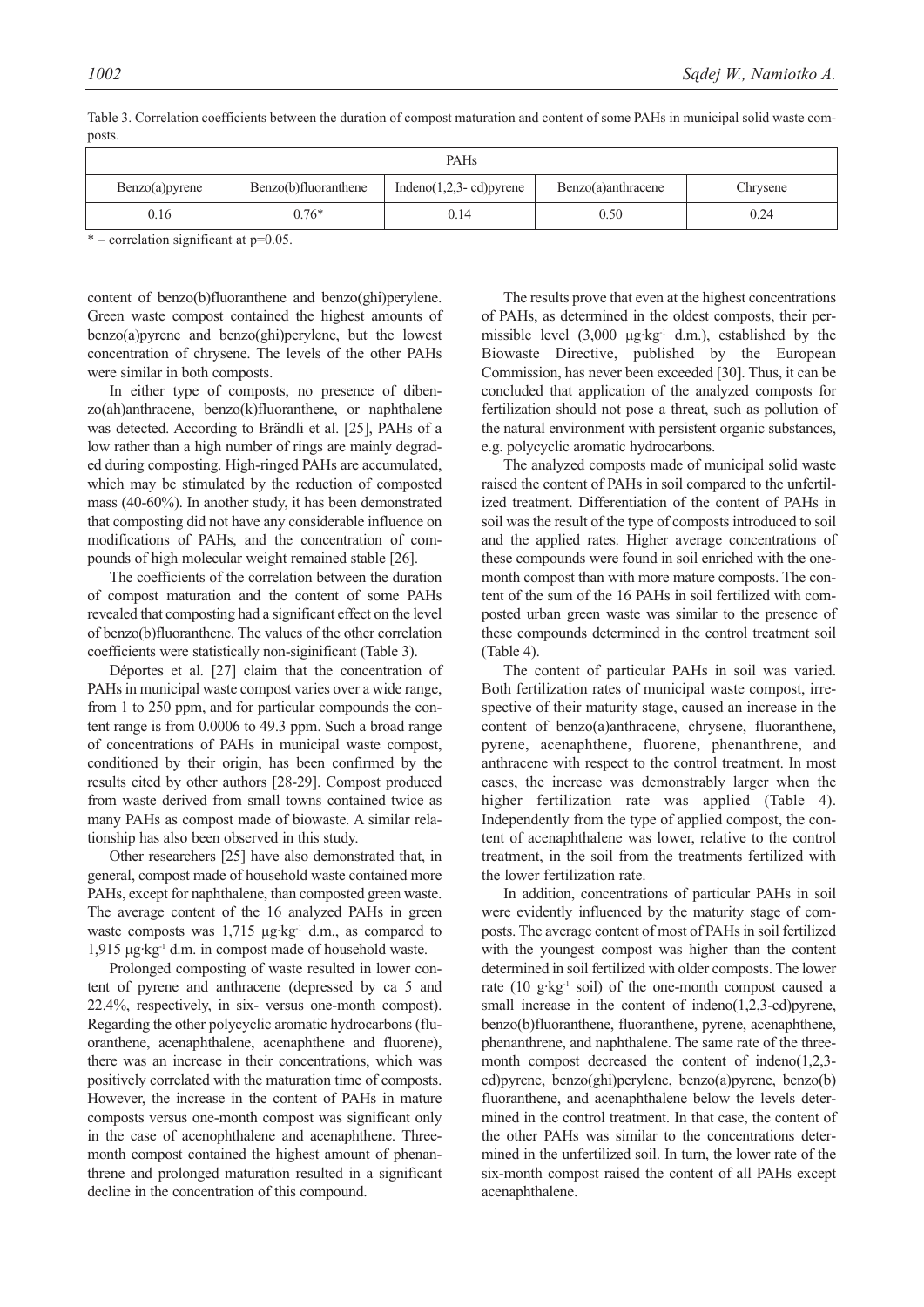|                                             | PAHs                   |                    |                |                      |                   |          |                                               |        |                |              |              |              |            |             |              |
|---------------------------------------------|------------------------|--------------------|----------------|----------------------|-------------------|----------|-----------------------------------------------|--------|----------------|--------------|--------------|--------------|------------|-------------|--------------|
| Dose of<br>compost<br>$(g kg-1)$            | Indeno(1.2.3-cd)pyrene | Benzo(ghi)perylene | Benzo(a)pyrene | Benzo(b)fluoranthene | Benz(a)anthracene | Chrysene | Fluoranthene                                  | Pyrene | Acenaphthalene | Acenaphthene | Fluorene     | Phenanthrene | Anthracene | Naphthalene | <b>ZPAHs</b> |
| $\mathbf{0}$                                | 8.9                    | 13.7               | 15.5           | 11.2                 | 4.2               | 3.3      | 6.6                                           | 7.5    | 9.7            | 4.5          | $\mathbf{0}$ | 2.4          | 1.6        | 3.9         | 93.0         |
| One-month-old municipal solid waste compost |                        |                    |                |                      |                   |          |                                               |        |                |              |              |              |            |             |              |
| 10                                          | 10.5                   | 13.7               | 16.0           | 13.2                 | 5.2               | 4.6      | 9.0                                           | 9.6    | 7.1            | 7.0          | 1.0          | 5.1          | 1.8        | 6.4         | 110.2        |
| 30                                          | 22.0                   | 29.4               | 30.5           | 25.1                 | 16.7              | 14.2     | 26.6                                          | 33.4   | 12.7           | 13.6         | 1.8          | 15.6         | 6.0        | 6.7         | 254.3        |
|                                             |                        |                    |                |                      |                   |          | Three-month-old municipal solid waste compost |        |                |              |              |              |            |             |              |
| 10                                          | 8.4                    | 11.0               | 13.5           | 9.8                  | 4.8               | 4.0      | 7.1                                           | 8.1    | 5.9            | 4.1          | 0.4          | 3.3          | 1.7        | 3.8         | 85.9         |
| 30                                          | 22.5                   | 28.1               | 31.2           | 25.0                 | 13.6              | 11.4     | 20.7                                          | 22.5   | 9.3            | 10.0         | 1.4          | 11.3         | 3.0        | 9.4         | 219.4        |
| Six-month-old municipal solid waste compost |                        |                    |                |                      |                   |          |                                               |        |                |              |              |              |            |             |              |
| 10                                          | 14.3                   | 16.4               | 23.2           | 19.5                 | 8.0               | 7.3      | 11.5                                          | 15.3   | 7.6            | 5.5          | 0.9          | 3.6          | 2.5        | 3.8         | 139.4        |
| 30                                          | 13.2                   | 14.4               | 21.6           | 18.7                 | 8.6               | 8.0      | 20.2                                          | 18.3   | 7.7            | 14.3         | 1.7          | 9.4          | 2.1        | 9.5         | 167.7        |
| Green waste compost                         |                        |                    |                |                      |                   |          |                                               |        |                |              |              |              |            |             |              |
| 10                                          | 10.1                   | 12.5               | 13.8           | 10.6                 | 5.1               | 4.4      | 7.7                                           | 8.1    | 6.6            | 5.7          | 0.7          | 2.4          | 1.2        | 3.8         | 92.7         |

#### Table 4. PAH content in soil ( $\mu$ g·kg<sup>-1</sup> d.m.).

The effect attributable to the maturity of composts was different when the higher rate of fertilizers was applied. For less mature composts (one- and three-month old), application of the higher rate led to a several-fold increase in most PAHs in soil. In contrast, when the six-month compost was introduced to soil in the higher dose, only the levels of benzo(a)anthracene and chrysene rose slightly, whereas the concentrations of fluoranthene, pyrene, acenaphthene, phenanthrene, and naphthalene grew considerably in comparison to the values determined in the treatments receiving the lower rate of this compost. As regards the remaining PAHs, the influence of both rates of this compost was similar.

The compost made of green waste produced when trimming green areas in a town did not have any significant effect on modifications in the content of particular PAHs in soil, as most of them were found to be at a similar or lower level than determined in the control treatment. There were only two exceptions: acenaphthene and fluorene, whose concentrations were similar to those found in soil fertilized with municipal solid waste compost, maturing for the same time and applied at the same rate as green waste compost (Table 4).

The above results prove that fertilization with less mature composts may lead to soil contamination with PAHs. Hence, when using composted waste one must take its age into account. The rate at which polycyclic aromatic hydrocarbons metabolize depends on the physicochemical properties of soil, which condition the development of soil microorganisms. Soil's sorptive properties are another important factor that affects this metabolism. Improvement of soil reaction, by liming for example, accelerates decomposition of PAHs in soil, thus the de-acidifying role of composts is emphasized [31-33]. Kästner and Mahro [34] claim that the content of organic matter plays an important role in degradation of polycyclic aromatic hydrocarbons. They add to it certain groups of microorganisms, although it is difficult to assess which of the above factors is more important. In the study performed by Haderlein et al. [37], the content of pyrene in soil collected from a municipal landfill and then composted decreased by barely 3% after 15 days of composting. However, when this soil was enriched with organic matter (alfalfa and maple leaves), the mineralization of this compound proceded over 50% faster than in soil without such a supplement.

Apart from the applied fertilization, the content of PAHs in soil was also conditioned by the type of soil. Higher levels of these compounds were found in loamy than in sandy soils [38].

Many authors [39-41] report that nearly 90% of PAHs present in the environment can be found in soil, and their content is positively correlated with the extent of industrialization of a given region. More PAHs in soil tend to be accumulated in urban areas, where the dominant polycyclic aromatic hydrocarbons are phenanthrene, benzo(a)pyrene, and naphthalene [42]. In areas less affected by emissions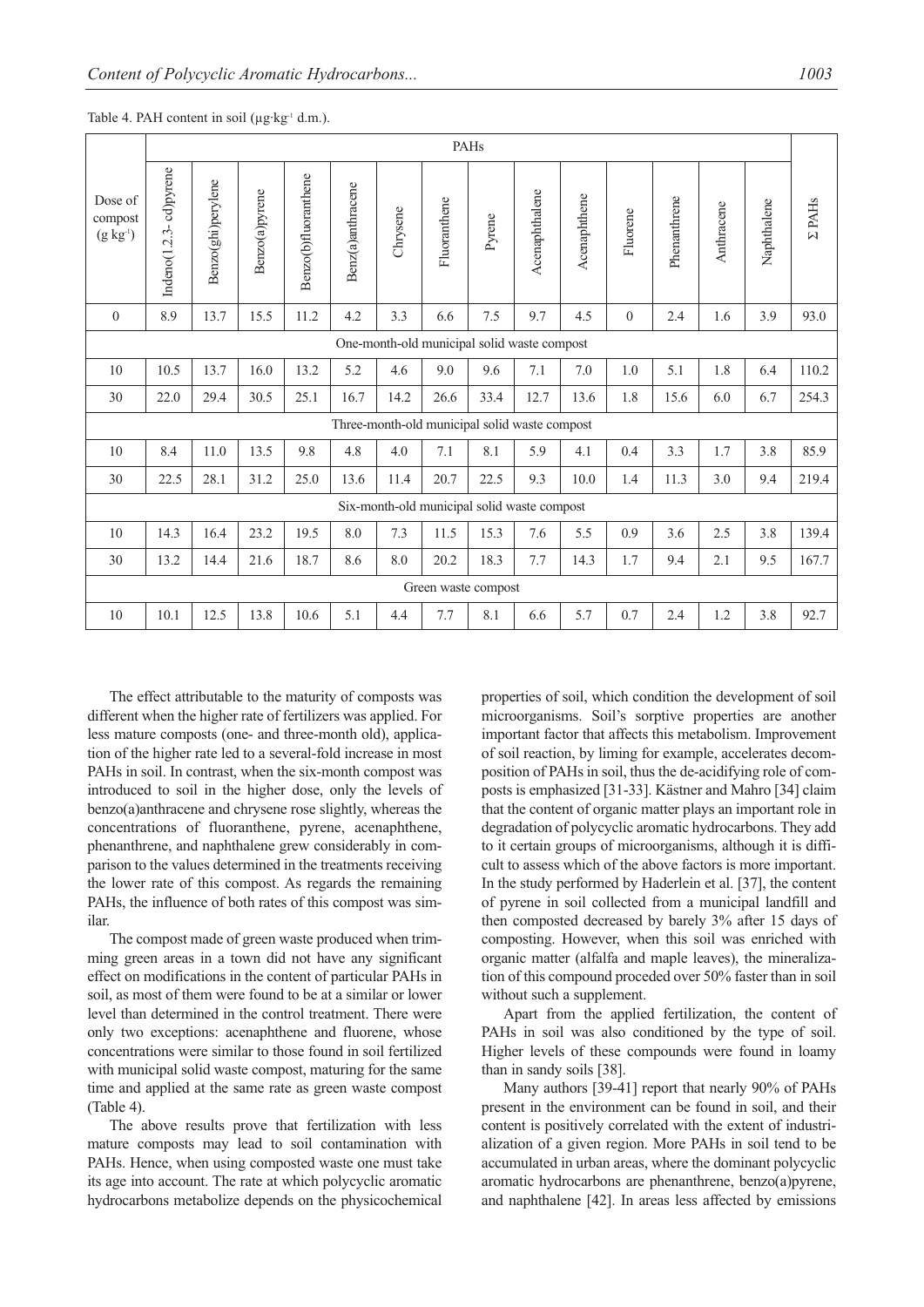from anthropogenic sources, the content of PAHs in soil can be a few hundred-fold higher than in unpolluted regions.

Depending on the content of the sum of PAHs, there are six degrees of soil contamination with these compounds, based on the assumption that their natural concentration is  $200 \mu$ g kg<sup>-1</sup> d.m. [43, 44]. Considering the above criterion, our own study enables us to conclude that the content of PAHs in soil fertilized with municipal waste composts, in most of the examined combinations, was within the permissible limit. A small excess above the natural content of PAHs in soil was observed in the soil sampled from two treatments, i.e. soil fertilized with the one-month compost, where total PAH was  $254.3 \text{ kg}^{-1}$  d.m., and with the three-month compost, where it reached 219.4  $kg<sup>-1</sup>$  d.m. In both cases, this effect was produced by the higher fertilization rate. Although these concentrations only slightly exceeded the natural content, they imply that the soil from both treatments should be classified as having an elevated PAH content.

### **Conclusions**

As a result of the maturation process, composts contain higher quantities of polycyclic aromatic hydrocarbons. Municipal solid waste composts contained more of these compounds than green waste compost. Neither of the two types of composts contained dibenzo(ah)anthracene, benzo(k)fluoranthene, or naphthalene. The one-month compost produced from municipal waste had the highest concentration of anthracene and pyrene, while the three-month compost was the richest in indeno(1,2,3-cd)pyrene, benzo(a)anthracene, and phenanthrene and the concentration of the other PAHs was the highest in the six-month compost.

Fertilization of soil with municipal waste composts raised the soil content of PAHs, although in most cases the natural level of these compounds was not exceeded. A small excess of the PAH sum, above 200  $\mu$ g kg<sup>-1</sup> d.m. (which is considered natural concentration) occurred in the treatments fertilized with the highest rate of composts maturing for one and three months. In the treatments enriched with urban green waste compost, the total content of PAHs was similar to that in the control.

The results enable us to conclude that the threat of soil pollution with PAHs caused by the application of composts produced from municipal solid waste or urban green waste is very small. It is, however, of utmost importance to determine safe rates of composts, which would take into account the levels of these noxious compounds in substances added to soil and in the fertilized substrate. Much attention should be paid to the conditions under which such composts are to be used when crops for human food or animal fodder are grown.

#### **References**

1. WILD S.R., JONES K.C. Polynuclear aromatic hydrocarbons in the United Kingdom environment: A preliminary source inventory and budget. Environ. Pollut. **88**, 91, **1995**.

- 2. O'NEIL P. Environmental Chemistry. PWN, Warszawa-Wrocław, pp. 275-277, **1997** [In Polish].
- 3. OLESZEK W., TERELAK H., MALISZEWSKA-KORDYBACH B., KUKULA S. Soil Food and Agroproduct Contamination Monitoring in Poland. Pol. J. Environ. Stud. **12**, (3), 261, **2003**.
- 4. http://www.mos.gov.pl/2strony\_tematyczne/ochrona\_ powietrza/konwencje\_ekologiczne/konwencja\_sztokhomska /index.shtml., **2002**.
- 5. SADOWSKA A., OBIDOWSKA G., RUMOWSKA M. Eco-toxicology. Toxic factors in the environment and their detection methods. SGGW, Warszawa **2000** [In Polish].
- 6. MALISZEWSKA-KORDYBACH B. Soil quality criteria for polycyclic aromatic hydrocarbons – current information and problems. Fresenius Env. Bull. **12**, (8), 919, **2003**.
- 7. SMRECZAK B., MALISZEWSKA-KORDYBACH B. Seed germination and root growth of selected plants in PAH contaminated soil. Fresenius Env. Bull. **12**, (8), 946, **2003**.
- 8. BARAN S., OLESZCZUK P. The concentrations of polycyclic aromatic hydrocarbons in sewage sludge in relation to the amount and origin of purified sewage. Pol. J. Environ. Stud. **12**, (5), 523, **2003**.
- 9. BODZEK D., JANOSZKA B., DOROSZ C., WARZECHA L., BODZEK M. Determination of polycyclic aromatic compounds and heavy metals in sludges from biological sewage treatment plants. J. Chromatogr. **774**, 177, **1997**.
- 10. FRICKE K., TURK TH., VOGTMANN H. Quality of diverse compost as regards the original rotting material and its collection area, separate resources gathering and secondary composting, **2** Thomé. Kosmensky K. J., Scherer P. EF – Verlag für Energie und Umvelttechnik GmbH Berlin, pp. 409-432, **1992**.
- 11. JANOSZKA B. BODZEK D., BODZEK M. The determination of polycyclic aromatic hydrocarbons (PAHs) and their derivativatives in sludges. Archiv. Environ. Prot. **23** (1/2), 55, **1997** [In Polish].
- 12. OLESZCZUK P. PAHs in compost from kitchen wastes and vegetable remainders. Przeg. Kom. **9**, 36, **2003** [In Polish].
- 13. OLESZCZUK P. Changes of polycyclic aromatic hydrocarbons during composting of sewage sludges with chosen physico-chemical properties and PAHs content. Chemosphere, **67**, 582, **2007**.
- 14. ROGERS H.R. Sources behaviour and fate of organic contaminants during sewage treatment and in sewage sludge. Sci. Total Environ. **185**, (1-3), 3, **1996**.
- 15. SĄDEJ W., WYSZKOWSKI M. Scientific research. A review of the achievements, 3, UWM Olsztyn: pp. 52-56, **2008** [In Polish].
- 16. SĄDEJ W. Soil contamination by persistent organic pollutants. Edited by J. Mażajski "Neutralization of contaminated soil", Wyd. Mieszczerskij f-ł GNU WNIIGiM Rossselschoakademii, Riazań, Part **7.4.-7.7**, 260, **2008** [In Russian].
- 17. VOGTMANN H., FRICKE K. Organic chemicals in compost: how relevant are they for the use of it? In. Composting and compost quality assurance criteria, pp. 227-236, **1992**.
- 18. BARAN S., OLESZCZUK P. Determination of polycyclic aromatic hydrocarbons in soils and organic waste by HPLC-UV. Acta Agrophisica, **48**, 7, **2001** [In Polish].
- 19. ELLWARDT P. Variation in content of polycyclic aromatic hydrocarbons in soil and plant by using municipal waste compost in agriculture. Proc. of. A Sym. On Oil Org. Matter studies, Inter. Atomic. Energy Agency. Vienna, **II**, 291, **1977**.